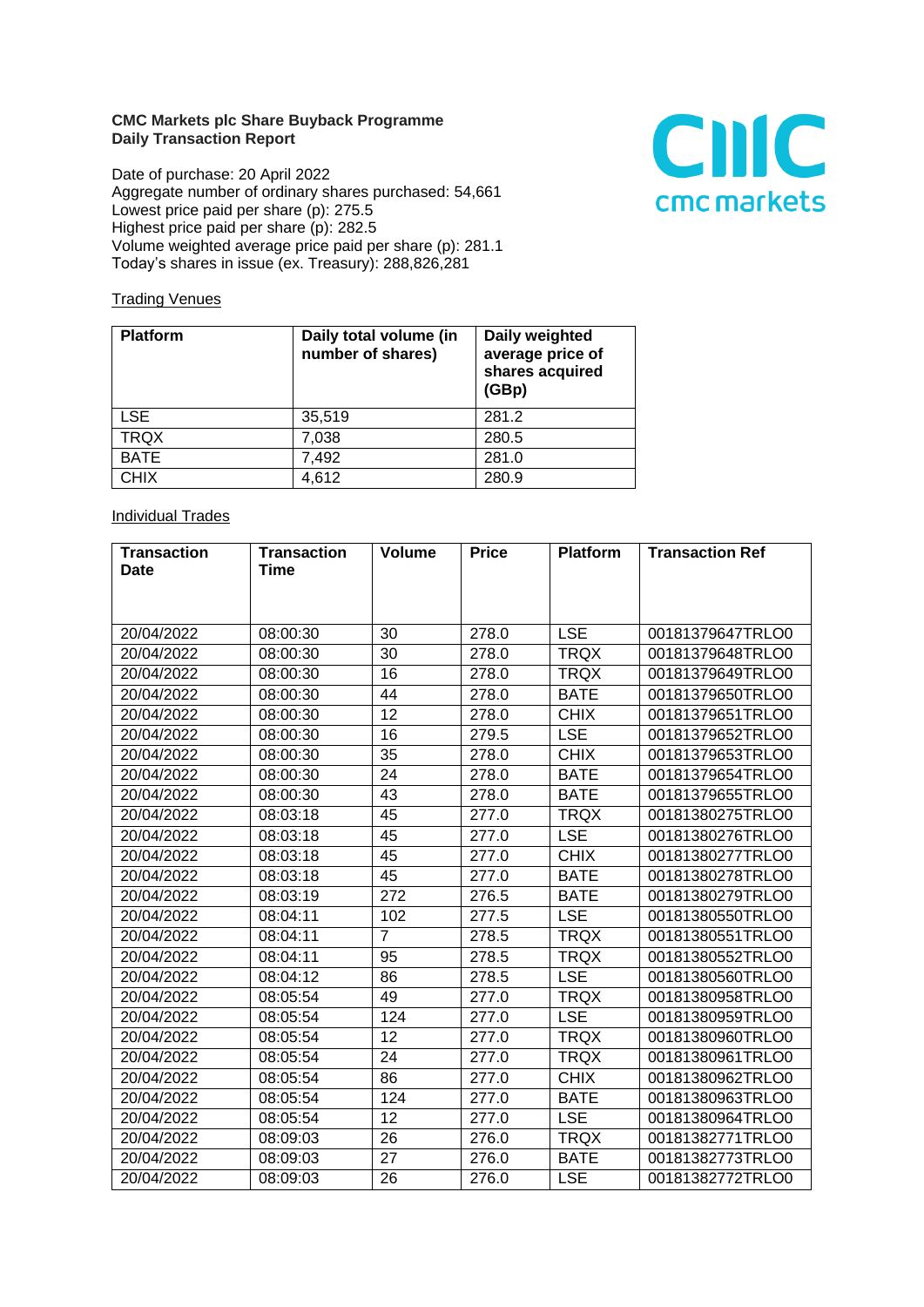| 20/04/2022 | 08:09:03 | 27  | 276.0 | <b>CHIX</b> | 00181382774TRLO0 |
|------------|----------|-----|-------|-------------|------------------|
| 20/04/2022 | 08:25:16 | 9   | 277.0 | <b>CHIX</b> | 00181387154TRLO0 |
| 20/04/2022 | 08:26:10 | 13  | 277.0 | <b>LSE</b>  | 00181387330TRLO0 |
| 20/04/2022 | 08:26:12 | 36  | 277.0 | <b>LSE</b>  | 00181387353TRLO0 |
| 20/04/2022 | 08:27:28 | 25  | 276.0 | <b>LSE</b>  | 00181387560TRLO0 |
| 20/04/2022 | 08:59:42 | 1   | 275.5 | <b>LSE</b>  | 00181394348TRLO0 |
| 20/04/2022 | 09:03:08 | 29  | 277.0 | <b>BATE</b> | 00181394988TRLO0 |
| 20/04/2022 | 09:03:10 | 32  | 277.0 | <b>LSE</b>  | 00181394995TRLO0 |
| 20/04/2022 | 09:03:13 | 28  | 276.5 | <b>LSE</b>  | 00181395001TRLO0 |
| 20/04/2022 | 09:03:16 | 147 | 276.5 | <b>LSE</b>  | 00181395010TRLO0 |
| 20/04/2022 | 09:03:16 | 6   | 277.0 | <b>TRQX</b> | 00181395011TRLO0 |
| 20/04/2022 | 09:05:55 | 154 | 278.5 | <b>LSE</b>  | 00181395620TRLO0 |
| 20/04/2022 | 09:05:55 | 328 | 278.5 | <b>LSE</b>  | 00181395621TRLO0 |
| 20/04/2022 | 09:05:55 | 287 | 278.5 | <b>LSE</b>  | 00181395622TRLO0 |
| 20/04/2022 | 09:05:55 | 110 | 279.5 | <b>LSE</b>  | 00181395623TRLO0 |
| 20/04/2022 | 09:05:56 | 500 | 279.5 | <b>LSE</b>  | 00181395627TRLO0 |
| 20/04/2022 | 09:05:56 | 536 | 279.5 | <b>LSE</b>  | 00181395628TRLO0 |
| 20/04/2022 | 09:05:56 | 380 | 279.0 | <b>LSE</b>  | 00181395626TRLO0 |
| 20/04/2022 | 09:05:58 | 109 | 279.0 | <b>TRQX</b> | 00181395638TRLO0 |
| 20/04/2022 | 09:05:58 | 110 | 279.0 | <b>BATE</b> | 00181395639TRLO0 |
| 20/04/2022 | 09:05:59 | 983 | 279.0 | <b>TRQX</b> | 00181395640TRLO0 |
| 20/04/2022 | 09:05:59 | 436 | 279.0 | <b>TRQX</b> | 00181395641TRLO0 |
| 20/04/2022 | 09:16:27 | 437 | 280.5 | <b>LSE</b>  | 00181397697TRLO0 |
| 20/04/2022 | 09:16:27 | 263 | 280.5 | <b>CHIX</b> | 00181397698TRLO0 |
| 20/04/2022 | 09:16:27 | 438 | 280.5 | <b>BATE</b> | 00181397699TRLO0 |
| 20/04/2022 | 09:16:27 | 174 | 280.5 | <b>CHIX</b> | 00181397700TRLO0 |
| 20/04/2022 | 09:51:02 | 284 | 281.0 | <b>CHIX</b> | 00181404935TRLO0 |
| 20/04/2022 | 09:51:02 | 583 | 281.0 | <b>BATE</b> | 00181404937TRLO0 |
| 20/04/2022 | 09:51:02 | 299 | 281.0 | <b>CHIX</b> | 00181404938TRLO0 |
| 20/04/2022 | 09:51:02 | 582 | 281.0 | <b>LSE</b>  | 00181404936TRLO0 |
| 20/04/2022 | 09:51:02 | 147 | 280.5 | <b>BATE</b> | 00181404941TRLO0 |
| 20/04/2022 | 09:51:02 | 437 | 281.0 | <b>LSE</b>  | 00181404944TRLO0 |
| 20/04/2022 | 10:24:12 | 437 | 281.0 | <b>TRQX</b> | 00181412271TRLO0 |
| 20/04/2022 | 10:24:12 | 437 | 281.0 | <b>CHIX</b> | 00181412272TRLO0 |
| 20/04/2022 | 10:24:12 | 437 | 281.0 | <b>BATE</b> | 00181412273TRLO0 |
| 20/04/2022 | 10:24:12 | 293 | 281.5 | <b>LSE</b>  | 00181412274TRLO0 |
| 20/04/2022 | 10:24:14 | 167 | 281.5 | <b>LSE</b>  | 00181412276TRLO0 |
| 20/04/2022 | 10:24:14 | 124 | 281.5 | <b>LSE</b>  | 00181412277TRLO0 |
| 20/04/2022 | 12:27:20 | 583 | 281.5 | <b>LSE</b>  | 00181442667TRLO0 |
| 20/04/2022 | 13:23:51 | 292 | 281.5 | <b>BATE</b> | 00181458353TRLO0 |
| 20/04/2022 | 13:23:51 | 291 | 281.5 | <b>CHIX</b> | 00181458354TRLO0 |
| 20/04/2022 | 13:23:51 | 582 | 281.5 | <b>TRQX</b> | 00181458352TRLO0 |
| 20/04/2022 | 13:23:51 | 340 | 281.5 | <b>LSE</b>  | 00181458355TRLO0 |
| 20/04/2022 | 14:15:08 | 582 | 281.0 | <b>TRQX</b> | 00181476084TRLO0 |
| 20/04/2022 | 14:15:08 | 583 | 281.0 | <b>BATE</b> | 00181476085TRLO0 |
| 20/04/2022 | 14:15:08 | 583 | 281.0 | <b>CHIX</b> | 00181476086TRLO0 |
| 20/04/2022 | 14:15:33 | 556 | 280.5 | <b>CHIX</b> | 00181476255TRLO0 |
| 20/04/2022 | 14:15:39 | 394 | 280.5 | <b>LSE</b>  | 00181476338TRLO0 |
| 20/04/2022 | 14:15:39 | 17  | 280.5 | <b>BATE</b> | 00181476340TRLO0 |
| 20/04/2022 | 14:15:39 | 582 | 280.5 | <b>TRQX</b> | 00181476339TRLO0 |
| 20/04/2022 | 14:15:39 | 27  | 280.5 | <b>CHIX</b> | 00181476341TRLO0 |
| 20/04/2022 | 14:15:39 | 500 | 280.5 | <b>BATE</b> | 00181476342TRLO0 |
| 20/04/2022 | 14:15:39 | 66  | 280.5 | <b>BATE</b> | 00181476343TRLO0 |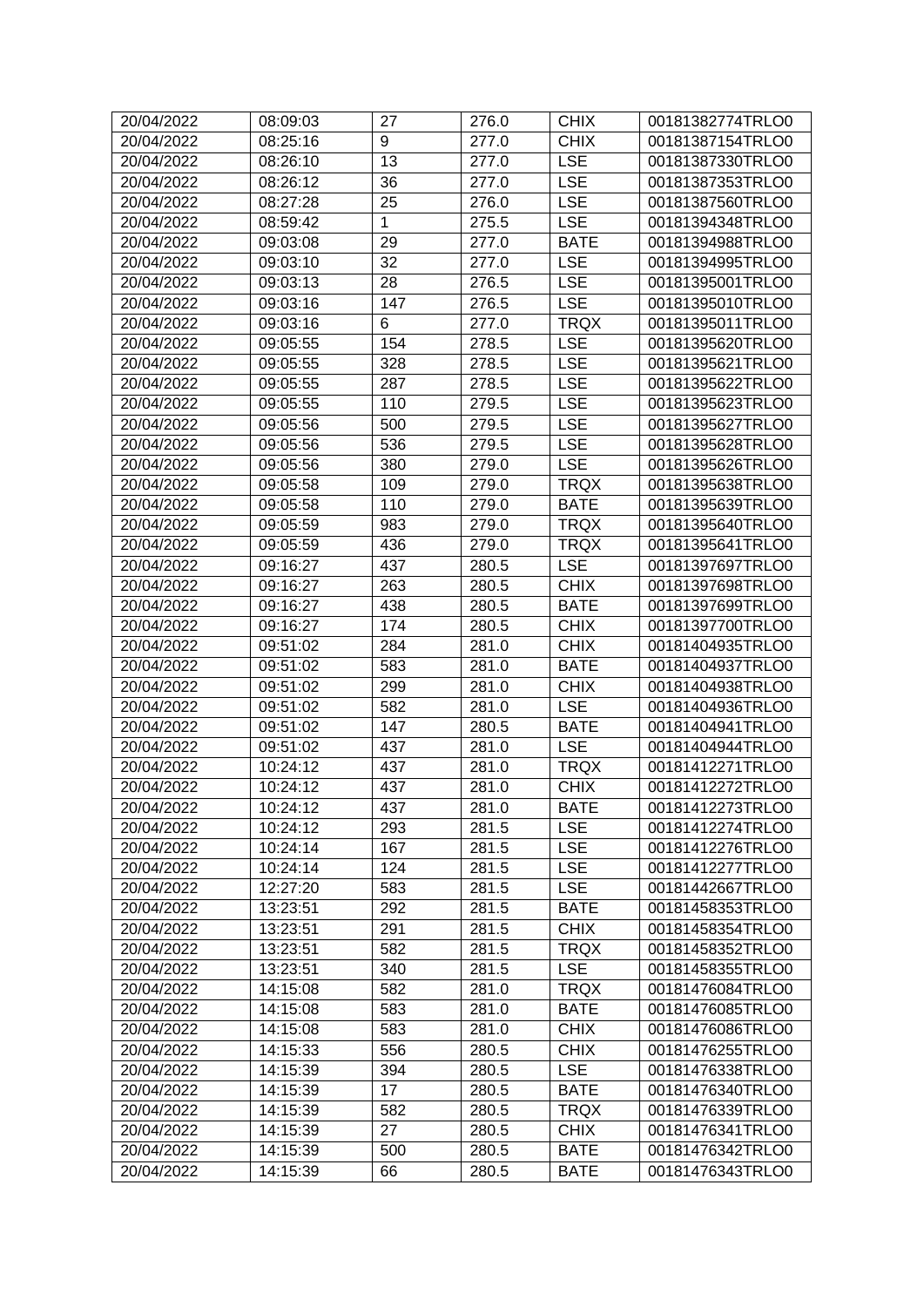| 20/04/2022 | 14:38:49 | 569   | 280.0 | <b>LSE</b>  | 00181497105TRLO0 |
|------------|----------|-------|-------|-------------|------------------|
| 20/04/2022 | 14:38:49 | 569   | 280.0 | <b>TRQX</b> | 00181497106TRLO0 |
| 20/04/2022 | 14:38:51 | 494   | 281.5 | <b>LSE</b>  | 00181497136TRLO0 |
| 20/04/2022 | 14:38:51 | 215   | 281.5 | <b>LSE</b>  | 00181497137TRLO0 |
| 20/04/2022 | 14:38:51 | 328   | 281.5 | <b>LSE</b>  | 00181497138TRLO0 |
| 20/04/2022 | 14:38:51 | 500   | 282.0 | <b>LSE</b>  | 00181497139TRLO0 |
| 20/04/2022 | 14:38:51 | 83    | 282.0 | <b>LSE</b>  | 00181497140TRLO0 |
| 20/04/2022 | 14:39:25 | 401   | 281.0 | <b>LSE</b>  | 00181497852TRLO0 |
| 20/04/2022 | 14:40:25 | 47    | 281.0 | <b>LSE</b>  | 00181499104TRLO0 |
| 20/04/2022 | 14:40:25 | 453   | 281.0 | <b>TRQX</b> | 00181499105TRLO0 |
| 20/04/2022 | 14:40:25 | 129   | 281.0 | <b>TRQX</b> | 00181499106TRLO0 |
| 20/04/2022 | 14:40:25 | 583   | 281.0 | <b>CHIX</b> | 00181499107TRLO0 |
| 20/04/2022 | 14:40:25 | 500   | 281.5 | <b>LSE</b>  | 00181499146TRLO0 |
| 20/04/2022 | 14:40:25 | 83    | 281.5 | <b>LSE</b>  | 00181499147TRLO0 |
| 20/04/2022 | 15:02:04 | 344   | 281.5 | <b>TRQX</b> | 00181520955TRLO0 |
| 20/04/2022 |          | 238   | 281.5 | <b>TRQX</b> |                  |
|            | 15:02:04 |       |       |             | 00181520956TRLO0 |
| 20/04/2022 | 15:02:04 | 583   | 281.5 | <b>BATE</b> | 00181520957TRLO0 |
| 20/04/2022 | 15:02:07 | 463   | 281.5 | <b>LSE</b>  | 00181521032TRLO0 |
| 20/04/2022 | 15:02:07 | 37    | 281.5 | <b>LSE</b>  | 00181521033TRLO0 |
| 20/04/2022 | 15:02:07 | 296   | 281.5 | <b>LSE</b>  | 00181521034TRLO0 |
| 20/04/2022 | 15:02:07 | 75    | 281.5 | <b>LSE</b>  | 00181521035TRLO0 |
| 20/04/2022 | 15:02:07 | 1,108 | 281.5 | <b>LSE</b>  | 00181521036TRLO0 |
| 20/04/2022 | 15:02:09 | 398   | 281.5 | <b>LSE</b>  | 00181521128TRLO0 |
| 20/04/2022 | 15:10:51 | 307   | 282.0 | <b>BATE</b> | 00181529454TRLO0 |
| 20/04/2022 | 15:10:51 | 9     | 282.0 | <b>BATE</b> | 00181529455TRLO0 |
| 20/04/2022 | 15:10:51 | 553   | 282.0 | <b>BATE</b> | 00181529462TRLO0 |
| 20/04/2022 | 15:21:10 | 1     | 282.0 | <b>BATE</b> | 00181538559TRLO0 |
| 20/04/2022 | 15:31:22 | 27    | 282.0 | <b>BATE</b> | 00181546550TRLO0 |
| 20/04/2022 | 15:31:22 | 26    | 282.0 | <b>BATE</b> | 00181546551TRLO0 |
| 20/04/2022 | 15:31:23 | 56    | 282.0 | <b>BATE</b> | 00181546554TRLO0 |
| 20/04/2022 | 15:41:56 | 78    | 281.8 | <b>BATE</b> | 00181554623TRLO0 |
| 20/04/2022 | 15:55:40 | 12    | 282.0 | <b>BATE</b> | 00181564845TRLO0 |
| 20/04/2022 | 16:06:02 | 79    | 282.0 | <b>BATE</b> | 00181573923TRLO0 |
| 20/04/2022 | 16:06:02 | 56    | 282.0 | <b>BATE</b> | 00181573924TRLO0 |
| 20/04/2022 | 16:12:53 | 19    | 282.0 | <b>TRQX</b> | 00181580420TRLO0 |
| 20/04/2022 | 16:12:53 | 382   | 282.0 | <b>CHIX</b> | 00181580421TRLO0 |
| 20/04/2022 | 16:12:53 | 411   | 282.0 | <b>BATE</b> | 00181580422TRLO0 |
| 20/04/2022 | 16:12:53 | 34    | 282.0 | <b>TRQX</b> | 00181580423TRLO0 |
| 20/04/2022 | 16:12:53 | 82    | 282.0 | <b>CHIX</b> | 00181580424TRLO0 |
| 20/04/2022 | 16:12:53 | 357   | 282.0 | <b>TRQX</b> | 00181580425TRLO0 |
| 20/04/2022 | 16:12:53 | 500   | 282.0 | <b>BATE</b> | 00181580429TRLO0 |
| 20/04/2022 | 16:12:53 | 45    | 282.0 | <b>BATE</b> | 00181580430TRLO0 |
| 20/04/2022 | 16:12:53 | 94    | 282.0 | <b>BATE</b> | 00181580436TRLO0 |
| 20/04/2022 | 16:12:53 | 437   | 282.5 | <b>LSE</b>  | 00181580437TRLO0 |
| 20/04/2022 | 16:28:01 | 437   | 281.5 | <b>TRQX</b> | 00181598118TRLO0 |
|            |          |       |       |             |                  |
| 20/04/2022 | 16:28:01 | 437   | 281.5 | <b>CHIX</b> | 00181598119TRLO0 |
| 20/04/2022 | 16:28:01 | 437   | 281.5 | <b>BATE</b> | 00181598120TRLO0 |
| 20/04/2022 | 16:28:03 | 437   | 281.5 | <b>LSE</b>  | 00181598171TRLO0 |
| 20/04/2022 | 16:28:03 | 437   | 282.0 | <b>BATE</b> | 00181598172TRLO0 |
| 20/04/2022 | 16:28:04 | 437   | 282.0 | <b>TRQX</b> | 00181598204TRLO0 |
| 20/04/2022 | 16:28:04 | 437   | 282.0 | <b>LSE</b>  | 00181598205TRLO0 |
| 20/04/2022 | 16:35:25 | 1,890 | 281.5 | <b>LSE</b>  | 00181608186TRLO0 |
| 20/04/2022 | 16:35:25 | 3,808 | 281.5 | <b>LSE</b>  | 00181608220TRLO0 |